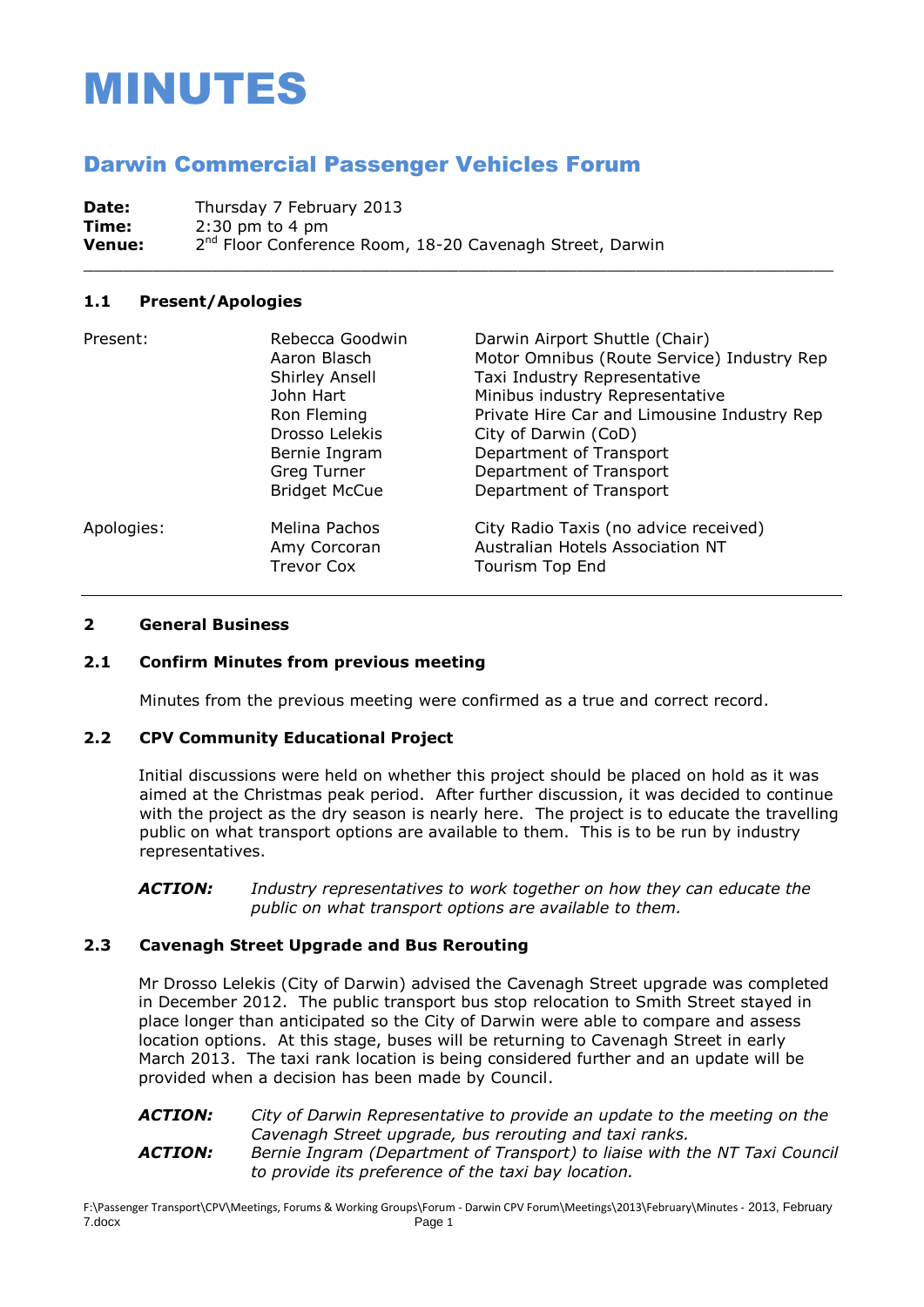# **2.4 Taxi In-Service Maintenance Standards**

Greg Turner (Department of Transport) advised he was waiting on comments for the Taxi In-Services Maintenance Standards before progressing further. Consultation will be extended until March 2013. Further feedback is being sought before findings can be released.

*ACTION: Greg Turner (Department of Transport) to extend the consultation phase to March 2013 for the Taxi In-Services Maintenance Standards and provide an update at the next meeting.*

# **2.5 Security Cameras in Private Hire Cars**

Ron Fleming (Private Hire Car Industry Representative) advised the meeting he had spoken to most of the operators with regard to security cameras in private hire cars. Initial feedback suggests operators have no major concerns with the proposition, however question if it will be mandatory; who will pay for the cameras; and if their vehicles will need to be labelled to inform the public that they have cameras in the car. This information has been taken on board by the Department of Transport.

# **2.6 Investigate the opening of the Truck Bay at MVR**

Greg Turner (Department of Transport) reported back regarding the option of using the truck bay at MVR Goyder Road for motor omnibuses. Advice provided to Mr Turner was that it is feasible provided operators use a commonsense approach.

*ACTION: John Hart (Minibus Representative) to advise industry of the use of the truck bay at MVR for motor omnibuses.*

# **2.7 Cavenagh Street Bus Stop Trees**

Aaron Blasch (Motor Omnibus [Route Service] Industry Representative) raised concerns that the trees on the Cavenagh Street bus stop are inconveniencing passengers, damaging bus mirrors and also making it difficult for passengers with special needs to enter buses. Drosso Lelekis (City of Darwin) advised that it is the City of Darwin's preference for the trees to stay and a report to Council will need to be prepared to have removing the trees considered formally.

*ACTION: Aaron Blasch (in consultation with the Department of Transport) to prepare a submission for Council's consideration requesting the removal of the trees.*

# **2.8 Seatbelt and Child Restraint Exemptions to the Australian Road Rules**

Bernie Ingram (Department of Transport) provided an update of new child restraint requirements that came into effect 1 February 2013. Ms Ingram advised the Department of Transport has provided an exemption for all commercial passenger vehicle (CPV) drivers (as defined under the *Commercial Passenger (Road) Transport Act)*. The exemption is subject to the following conditions:

- (a) if there is an approved child restraint available in a vehicle it must be used in accordance with rule 266 (2), 266 (2A) and 266 (2B) of the Australian Road Rules; and
- (b) if a vehicle has 2 or more rows of seats, a passenger who is under 4 years old must not travel in the front row of seats; and
- (c) if a vehicle has 2 or more rows of seats a passenger who is 4 years old or older, but is less than 7 years old, must not travel in the front row of seats unless all of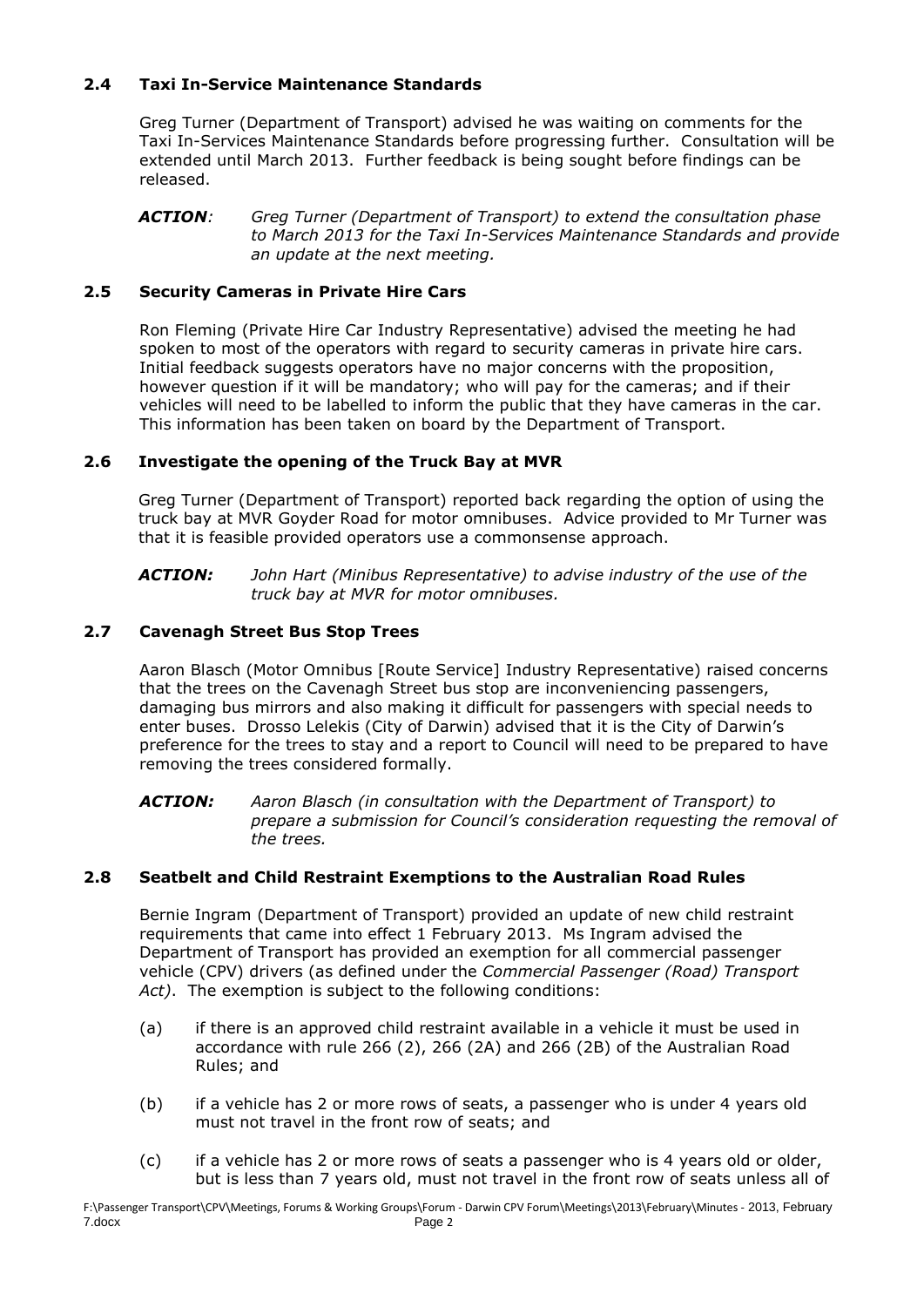the other seats in the row or rows behind the front row are occupied by passengers who are also under 7 year old.

#### **2.9 Other Business**

Ron Fleming (Private Hire Car Industry Representative) has requested how to apply for an exemption for training of limousine drivers. Ms Ingram advised that a written submission is to be provided to her at the Department of Transport for consideration.

*ACTION***:** *Ron Fleming (Private Hire Car Industry Representative) to prepare a letter to Ms Ingram for consideration of an exemption to the training requirements for a limousine driver.*

#### **3. Action List**

Please refer to Attachment A.

#### **4. Next Meeting**

The next meeting will be scheduled for Thursday, 16 May 2013.